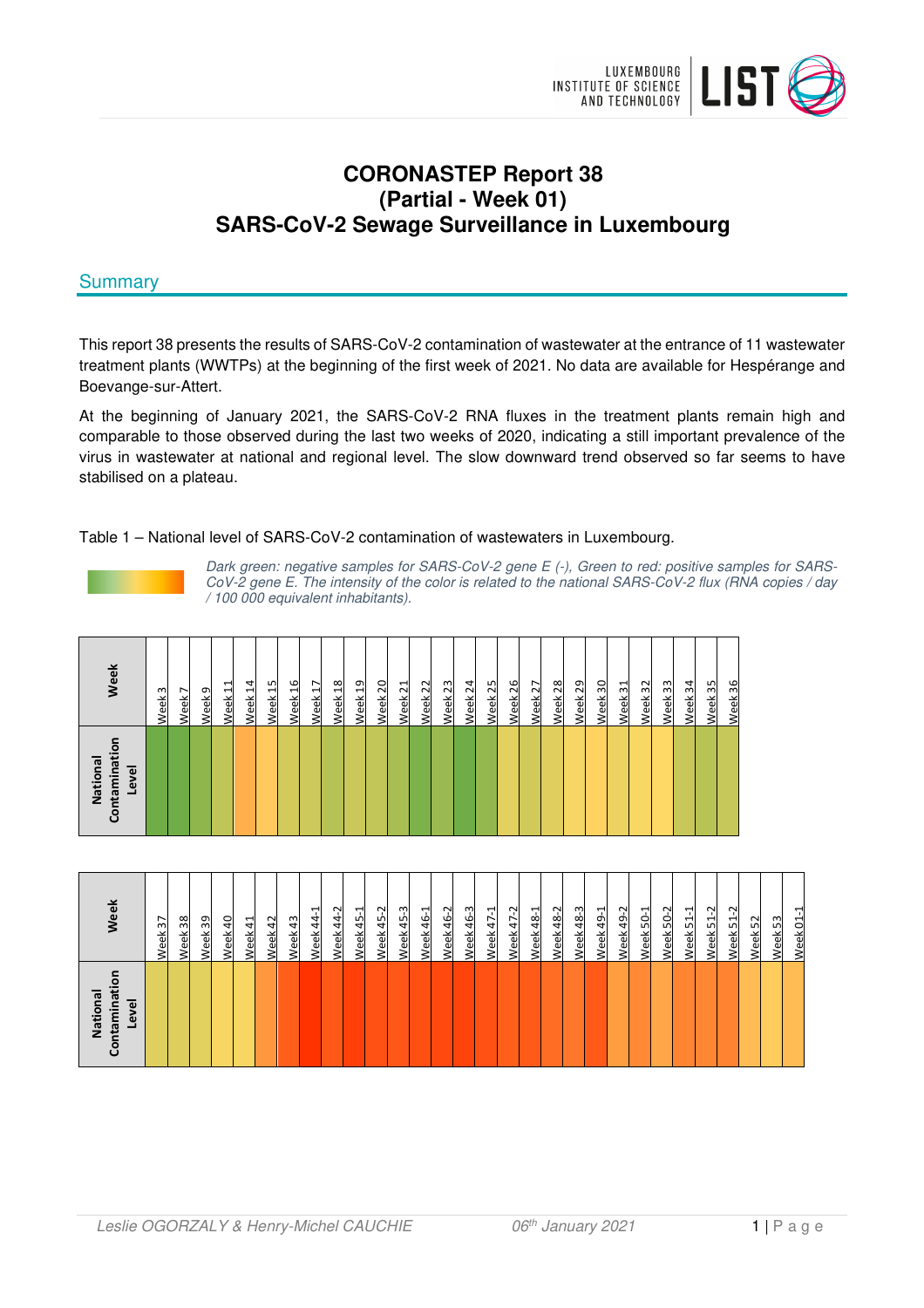

Figure 1a – RT-qPCR quantification time-course monitoring of SARS-CoV-2 (E gene) in Luxembourgish wastewater samples from December 2019 to January 2021. Grey squares: daily-confirmed cases for Luxembourgish residents (https://data.public.lu/fr/datasets/donnees-covid19/), Blue dots: cumulative SARS-CoV-2 flux (RNA copies / day / 100 000 equivalent inhabitants).



Figure 1b – Close-up of Figure 1a showing results from September 1<sup>st</sup> on.

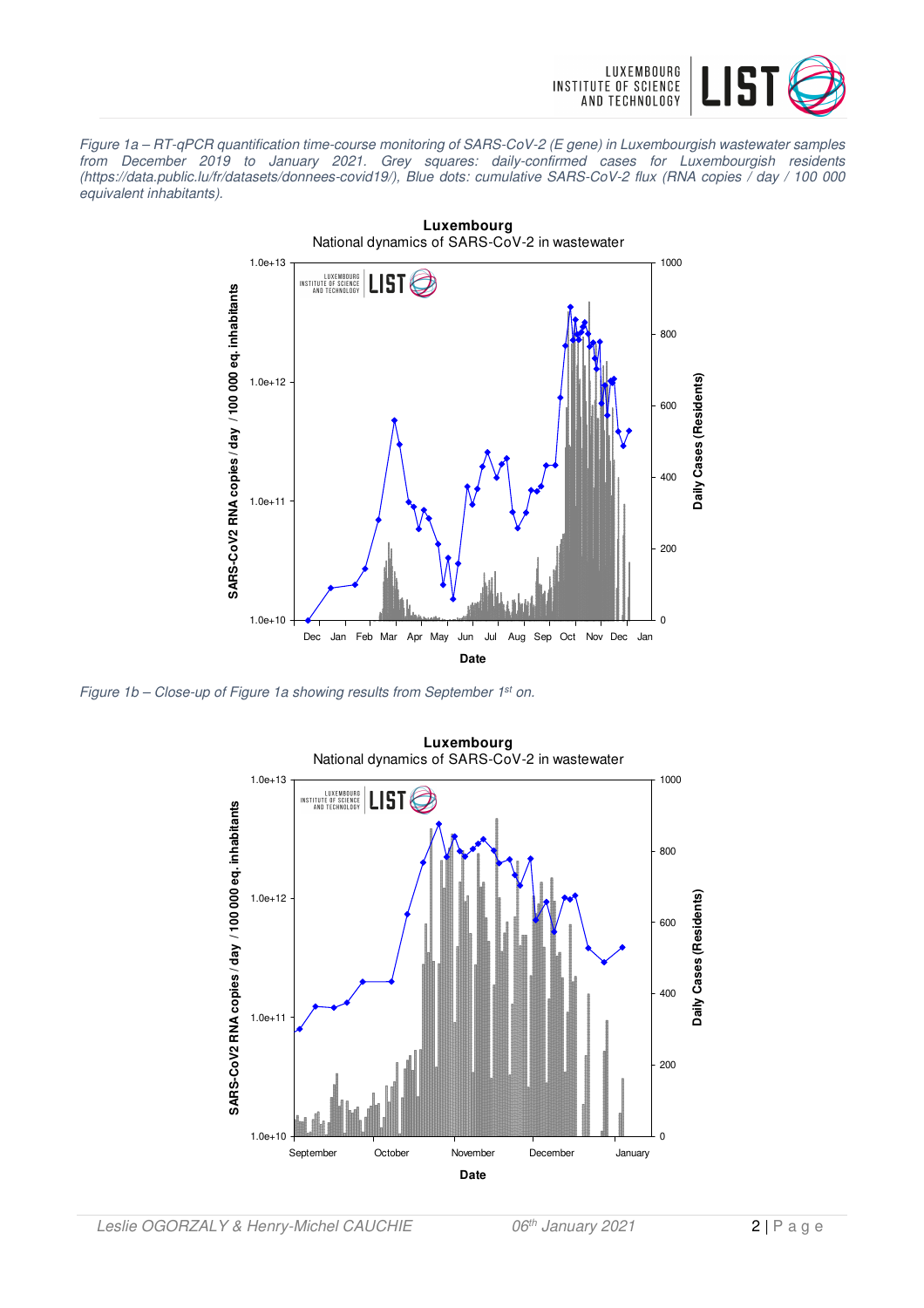

Table 2 - Level of SARS-CoV-2 contamination of each analyzed wastewater treatment plant in Luxembourg during the second wave. BEG: Beggen, BET: Bettembourg, SCH: Schifflange, BLE: Bleesbruck, MER: Mersch, PET: Pétange, HES: Hespèrange, ECG: Echternach, UEB: Uebersyren, GRE: Grevenmacher, TRO: Troisvierges, BOE: Boevange sur Attert, WIL: Wiltz



Dark green: negative samples for SARS-CoV-2 gene E (-), Green to red: positive samples for SARS-CoV-2 gene E. The intensity of the color is related to the RT-qPCR signal (Ct values) Grey boxes: no data

|             |        |         |                        |            |         |         | <b>First wave</b> |         |         |         |         |         |         |         |         |         |         |         |         |         |         |         |         |         |         |         |         |         |         |                        |         |            |           |                      | <b>Second wave</b> |           |           |           |                  |           |           |                  |           |                                 |                  |           |           |                             |           |                |                       |         |             |           |
|-------------|--------|---------|------------------------|------------|---------|---------|-------------------|---------|---------|---------|---------|---------|---------|---------|---------|---------|---------|---------|---------|---------|---------|---------|---------|---------|---------|---------|---------|---------|---------|------------------------|---------|------------|-----------|----------------------|--------------------|-----------|-----------|-----------|------------------|-----------|-----------|------------------|-----------|---------------------------------|------------------|-----------|-----------|-----------------------------|-----------|----------------|-----------------------|---------|-------------|-----------|
| <b>WWTP</b> | Week 9 | Week 11 | $\overline{1}$<br>Week | 15<br>Week | Week 16 | Week 17 | Week 18           | Week 19 | Week 20 | Week 21 | Week 22 | Week 23 | Week 24 | Week 25 | Week 26 | Week 27 | Week 28 | Week 29 | Week 30 | Week 31 | Week 32 | Week 33 | Week 34 | Week 35 | Week 36 | Week 37 | Week 38 | Week 39 | Week 40 | $\frac{4}{4}$<br>Week. | Week 42 | 43<br>Week | Week 44-1 | $\sim$<br>\$<br>Week | Week 45-1          | Week 45-2 | Week 45-3 | Week 46-1 | $46 - 2$<br>Week | Week 46-3 | Week 47-1 | $47 - 2$<br>Week | Week 48-1 | $\sim$<br>$\frac{8}{4}$<br>Week | <b>Week 48-3</b> | Week 49-1 | Week 49-2 | Week 50-1<br>$50-2$<br>Week | Week 51-1 | $51-2$<br>Week | $\alpha$<br>5<br>Week | Week 52 | 53<br>Week! | Week 01-1 |
| <b>BEG</b>  |        |         |                        |            |         |         |                   |         |         |         |         |         |         |         |         |         |         |         |         |         |         |         |         |         |         |         |         |         |         |                        |         |            |           |                      |                    |           |           |           |                  |           |           |                  |           |                                 |                  |           |           |                             |           |                |                       |         |             |           |
| <b>BET</b>  |        |         |                        |            |         |         |                   |         |         |         |         |         |         |         |         |         |         |         |         |         |         |         |         |         |         |         |         |         |         |                        |         |            |           |                      |                    |           |           |           |                  |           |           |                  |           |                                 |                  |           |           |                             |           |                |                       |         |             |           |
| <b>SCH</b>  |        |         |                        |            |         |         |                   |         |         |         |         |         |         |         |         |         |         |         |         |         |         |         |         |         |         |         |         |         |         |                        |         |            |           |                      |                    |           |           |           |                  |           |           |                  |           |                                 |                  |           |           |                             |           |                |                       |         |             |           |
| <b>BLE</b>  |        |         |                        |            |         |         |                   |         |         |         |         |         |         |         |         |         |         |         |         |         |         |         |         |         |         |         |         |         |         |                        |         |            |           |                      |                    |           |           |           |                  |           |           |                  |           |                                 |                  |           |           |                             |           |                |                       |         |             |           |
| <b>MER</b>  |        |         |                        |            |         |         |                   |         |         |         |         |         |         |         |         |         |         |         |         |         |         |         |         |         |         |         |         |         |         |                        |         |            |           |                      |                    |           |           |           |                  |           |           |                  |           |                                 |                  |           |           |                             |           |                |                       |         |             |           |
| <b>PET</b>  |        |         |                        |            |         |         |                   |         |         |         |         |         |         |         |         |         |         |         |         |         |         |         |         |         |         |         |         |         |         |                        |         |            |           |                      |                    |           |           |           |                  |           |           |                  |           |                                 |                  |           |           |                             |           |                |                       |         |             |           |
| <b>HES</b>  |        |         |                        |            |         |         |                   |         |         |         |         |         |         |         |         |         |         |         |         |         |         |         |         |         |         |         |         |         |         |                        |         |            |           |                      |                    |           |           |           |                  |           |           |                  |           |                                 |                  |           |           |                             |           |                |                       |         |             |           |
| <b>ECH</b>  |        |         |                        |            |         |         |                   |         |         |         |         |         |         |         |         |         |         |         |         |         |         |         |         |         |         |         |         |         |         |                        |         |            |           |                      |                    |           |           |           |                  |           |           |                  |           |                                 |                  |           |           |                             |           |                |                       |         |             |           |
| <b>UEB</b>  |        |         |                        |            |         |         |                   |         |         |         |         |         |         |         |         |         |         |         |         |         |         |         |         |         |         |         |         |         |         |                        |         |            |           |                      |                    |           |           |           |                  |           |           |                  |           |                                 |                  |           |           |                             |           |                |                       |         |             |           |
| <b>GRE</b>  |        |         |                        |            |         |         |                   |         |         |         |         |         |         |         |         |         |         |         |         |         |         |         |         |         |         |         |         |         |         |                        |         |            |           |                      |                    |           |           |           |                  |           |           |                  |           |                                 |                  |           |           |                             |           |                |                       |         |             |           |
| <b>TRO</b>  |        |         |                        |            |         |         |                   |         |         |         |         |         |         |         |         |         |         |         |         |         |         |         |         |         |         |         |         |         |         |                        |         |            |           |                      |                    |           |           |           |                  |           |           |                  |           |                                 |                  |           |           |                             |           |                |                       |         |             |           |
| <b>BOE</b>  |        |         |                        |            |         |         |                   |         |         |         |         |         |         |         |         |         |         |         |         |         |         |         |         |         |         |         |         |         |         |                        |         |            |           |                      |                    |           |           |           |                  |           |           |                  |           |                                 |                  |           |           |                             |           |                |                       |         |             |           |
| <b>WIL</b>  |        |         |                        |            |         |         |                   |         |         |         |         |         |         |         |         |         |         |         |         |         |         |         |         |         |         |         |         |         |         |                        |         |            |           |                      |                    |           |           |           |                  |           |           |                  |           |                                 |                  |           |           |                             |           |                |                       |         |             |           |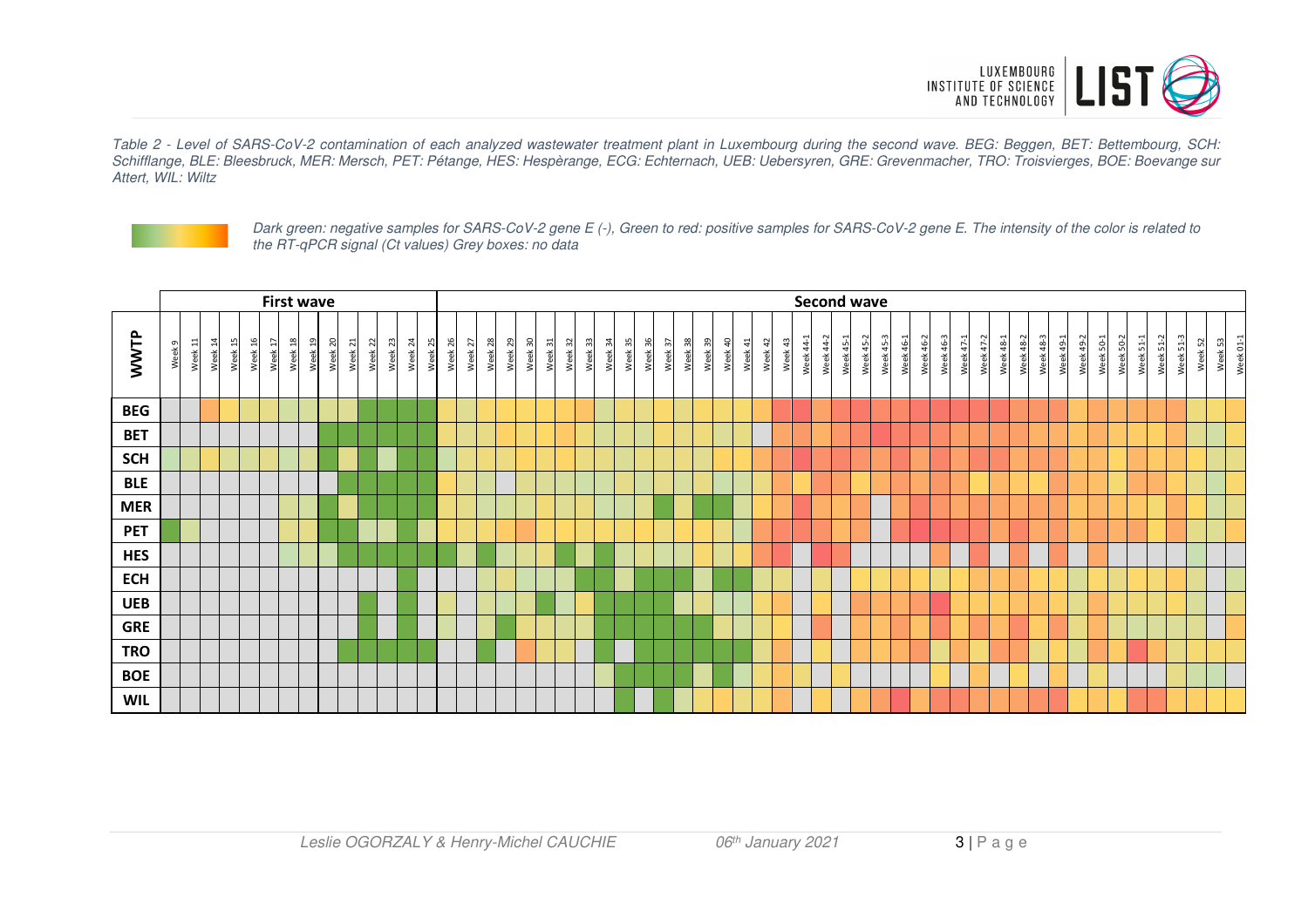

Figure 2a – RT-qPCR quantification time-course monitoring of SARS-CoV-2 (E gene) in the four most impacted wastewater treatment plants from March 2020 to January 2021. Grey squares: daily-confirmed cases for the contributory area of each wastewater treatment plant, dots: SARS-CoV-2 flux (RNA copies / day / 10 000 equivalent inhabitants).









**Date**

**Bettembourg**

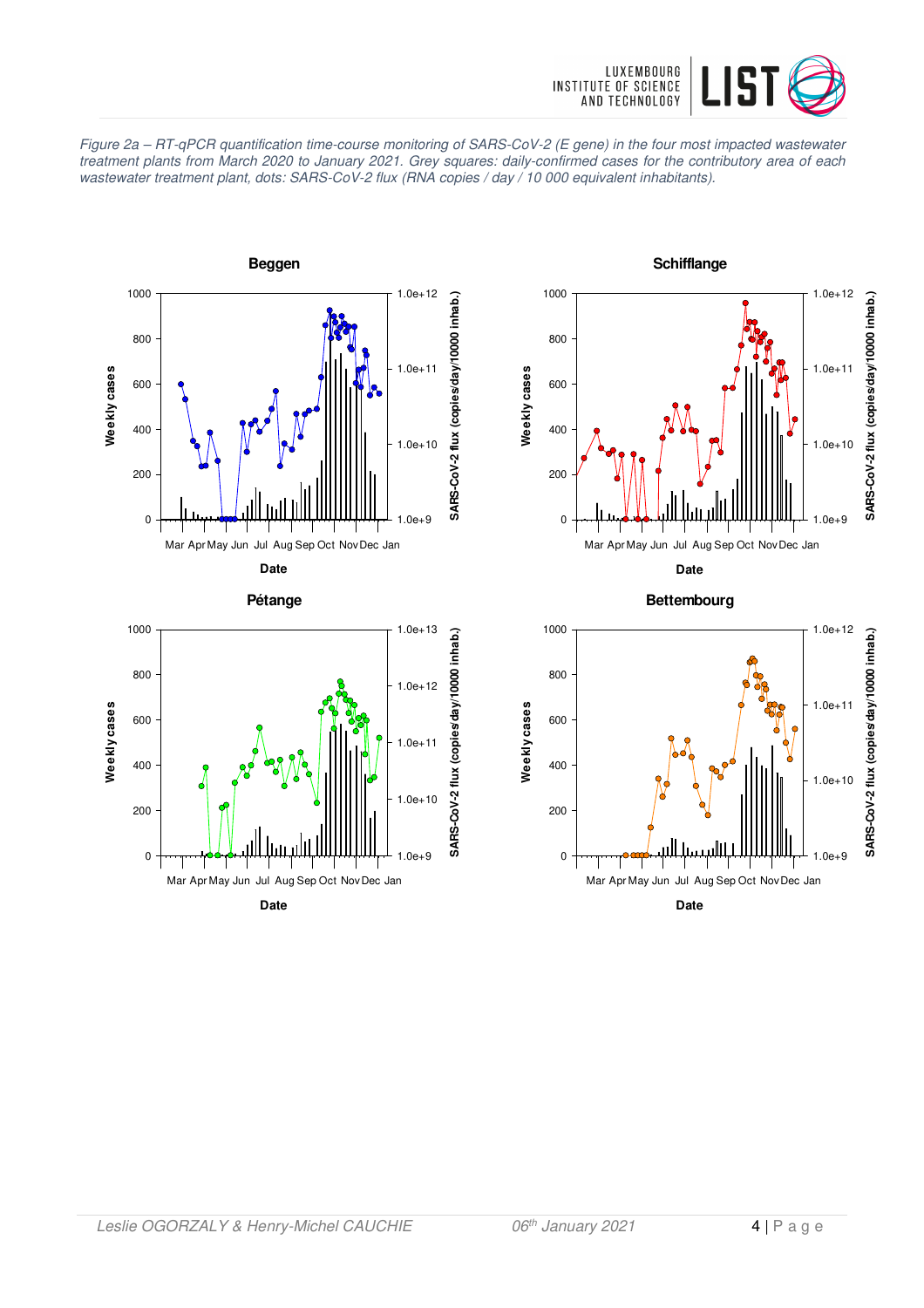

#### Figure 2b - Close-up of Figure 2a showing results from September 1st on.







#### **Bettembourg**

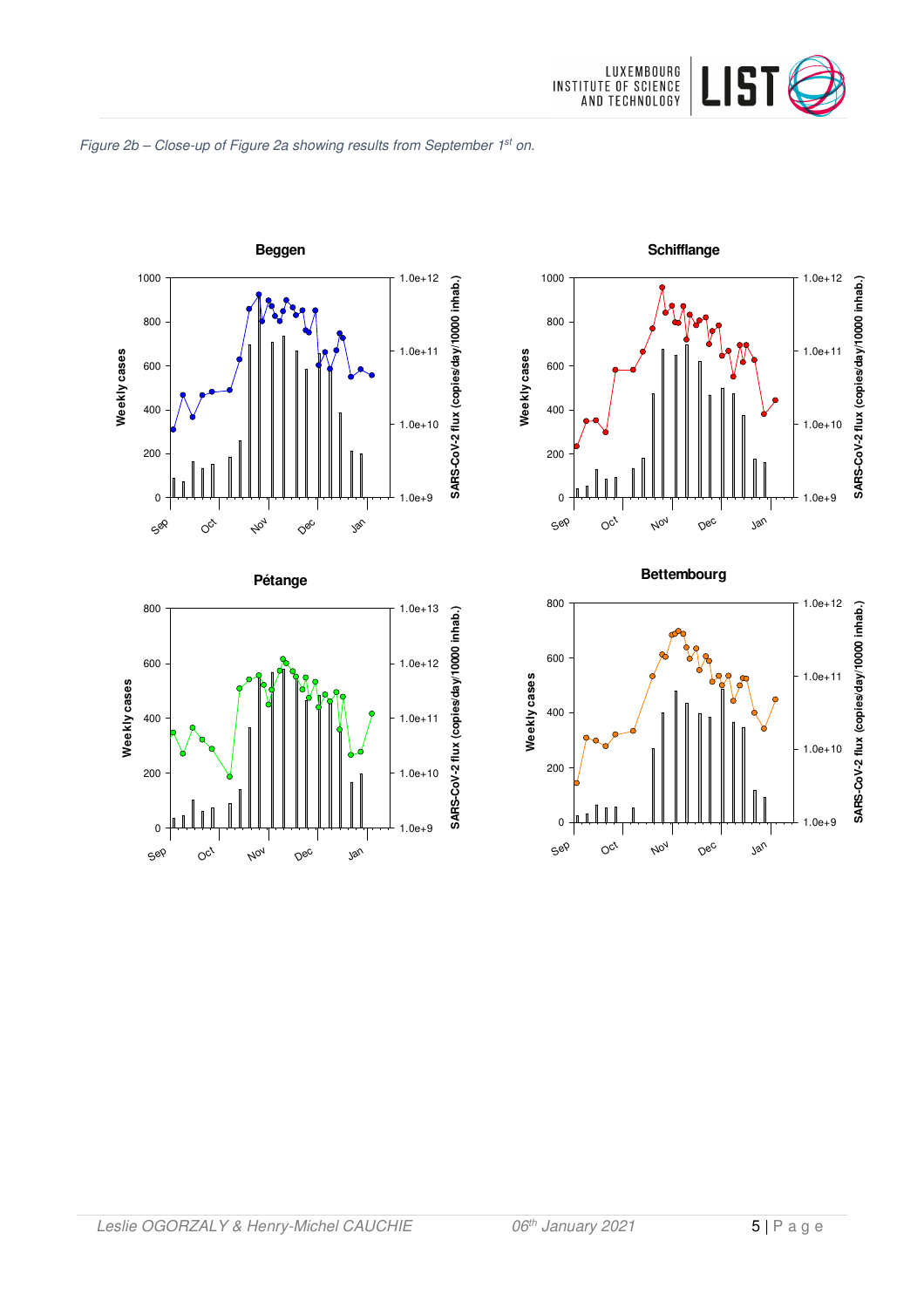

Figure 3a – RT-qPCR quantification time-course monitoring of SARS-CoV-2 (E gene) in Hespérange, Mersch and Boevangesur-Attert wastewater treatment plants from March 2020 to January 2021. Grey squares: daily-confirmed cases for the contributory area of each wastewater treatment plant, dots: SARS-CoV-2 flux (RNA copies / day / 10 000 equivalent inhabitants).





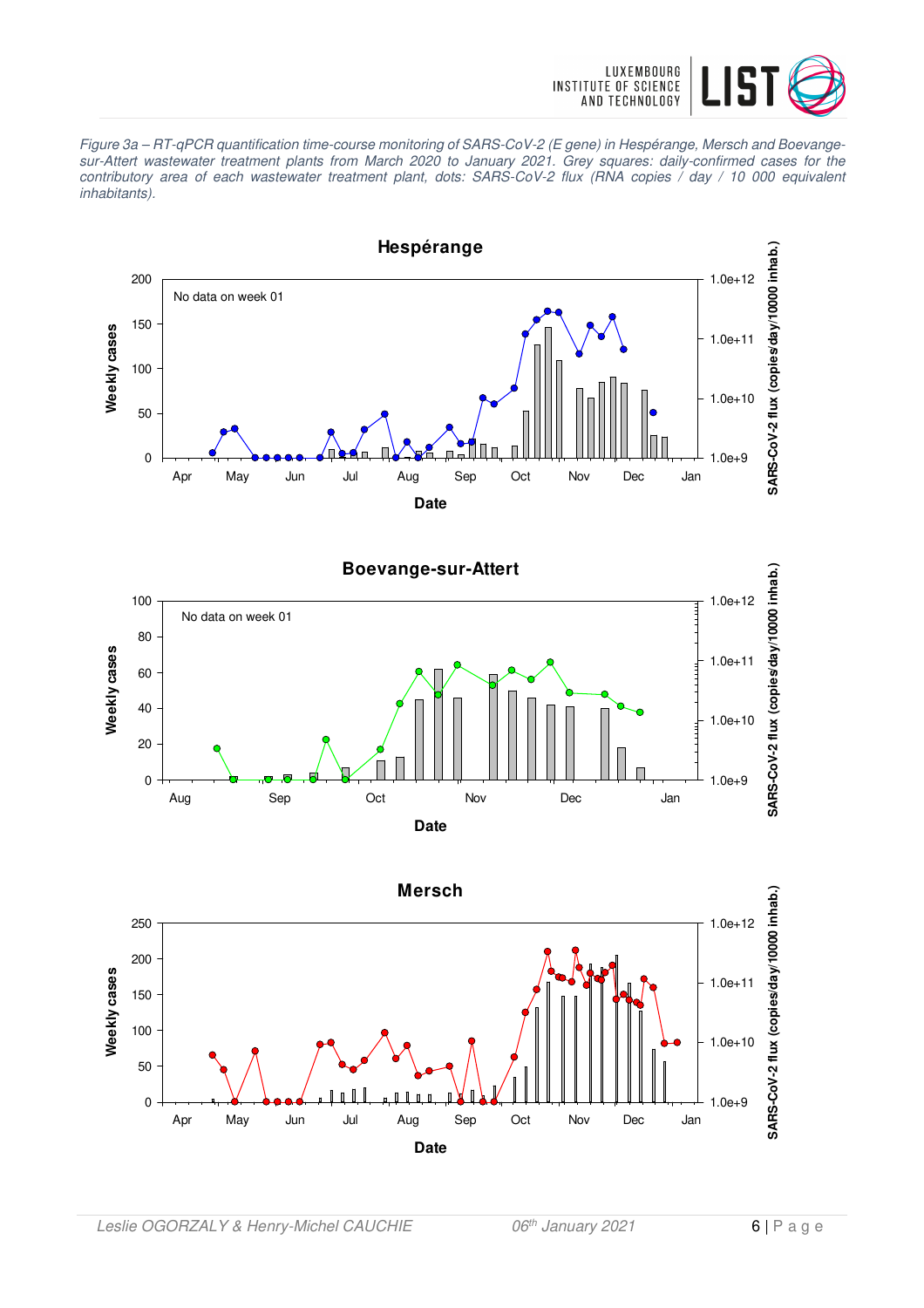







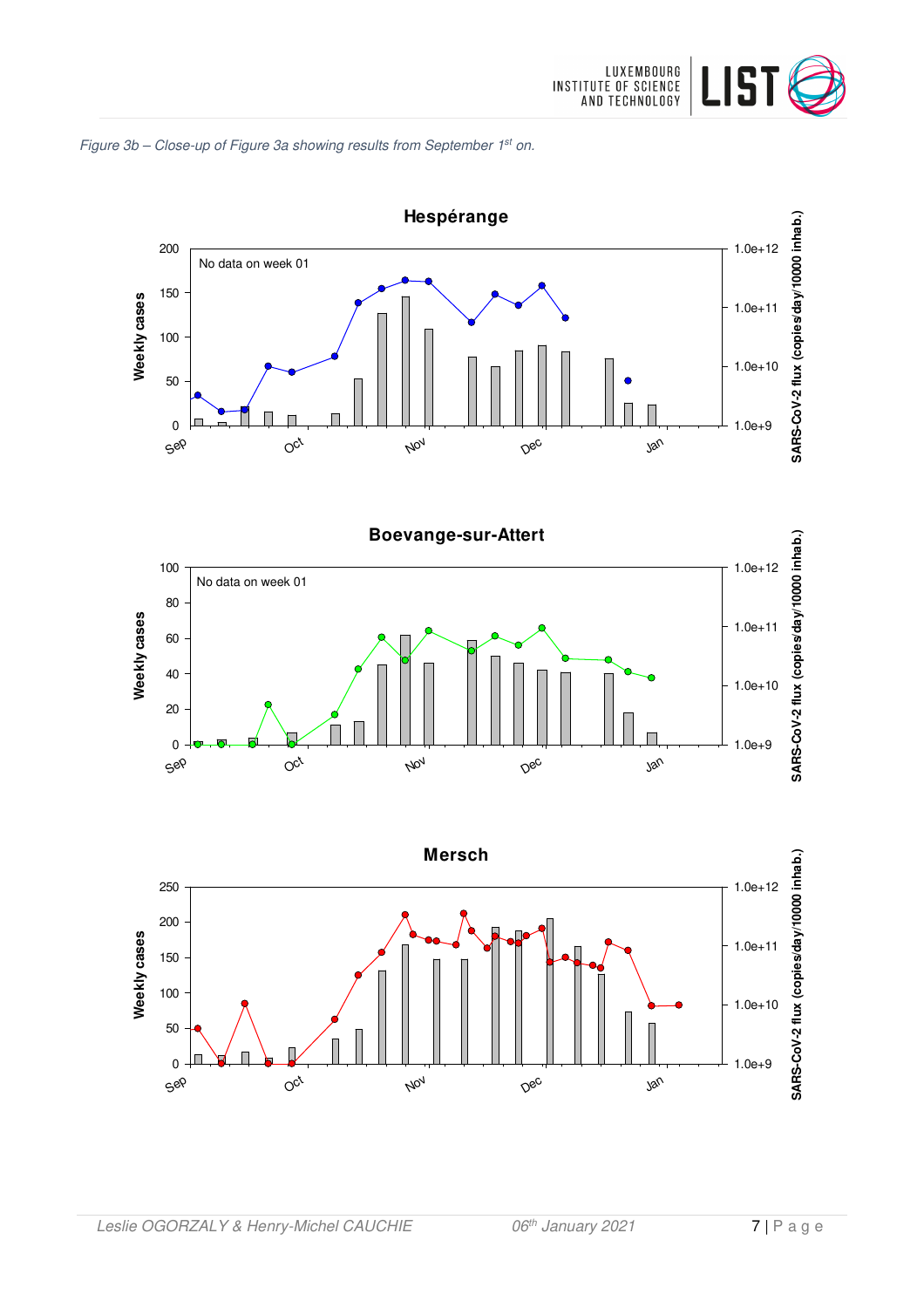

Figure 4a – RT-qPCR quantification time-course monitoring of SARS-CoV-2 (E gene) in SIDEST wastewater treatment plants from March 2020 to January 2021. Grey squares: daily-confirmed cases for the contributory area of each wastewater treatment plant, dots: SARS-CoV-2 flux (RNA copies / day / 10 000 equivalent inhabitants).

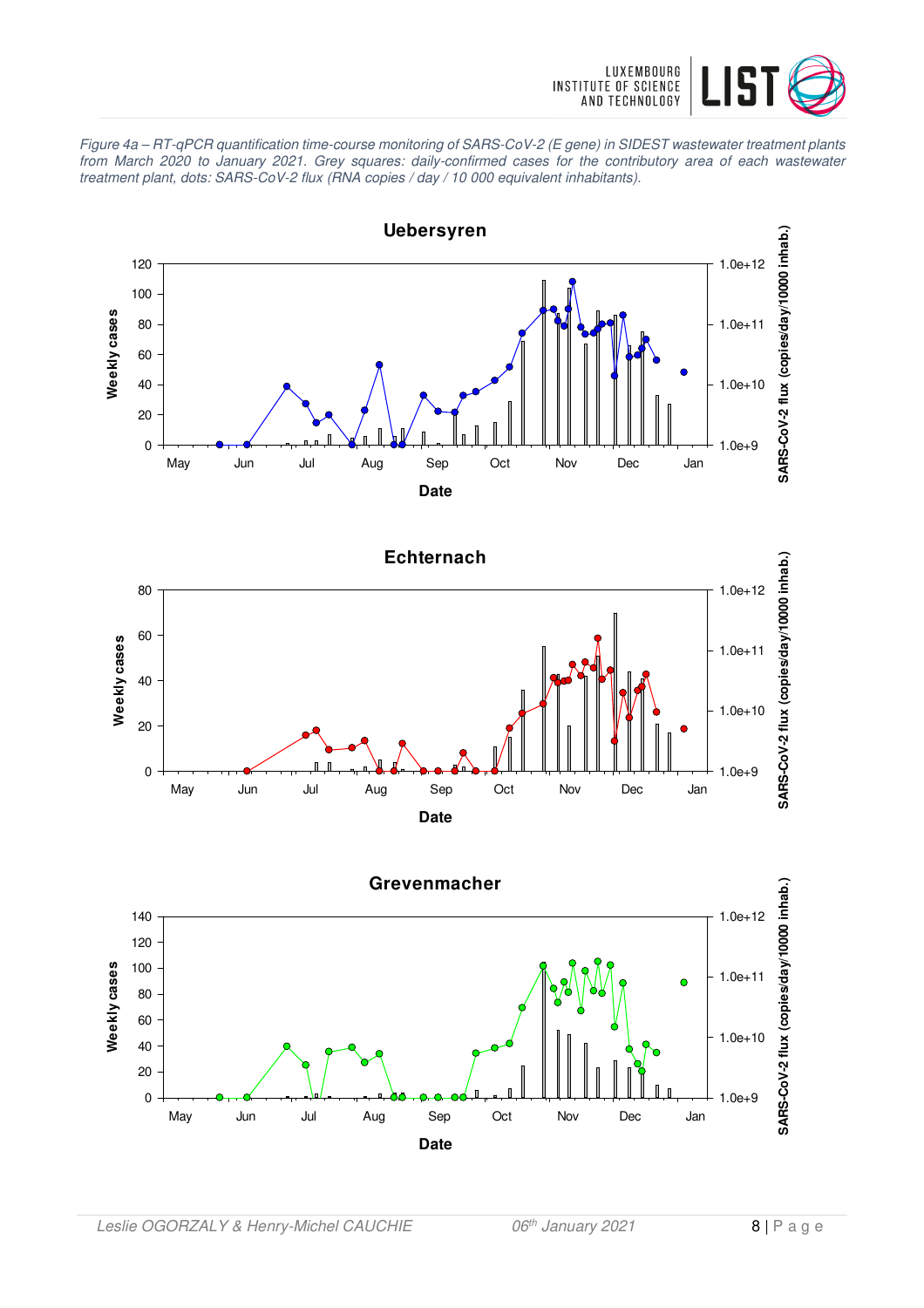







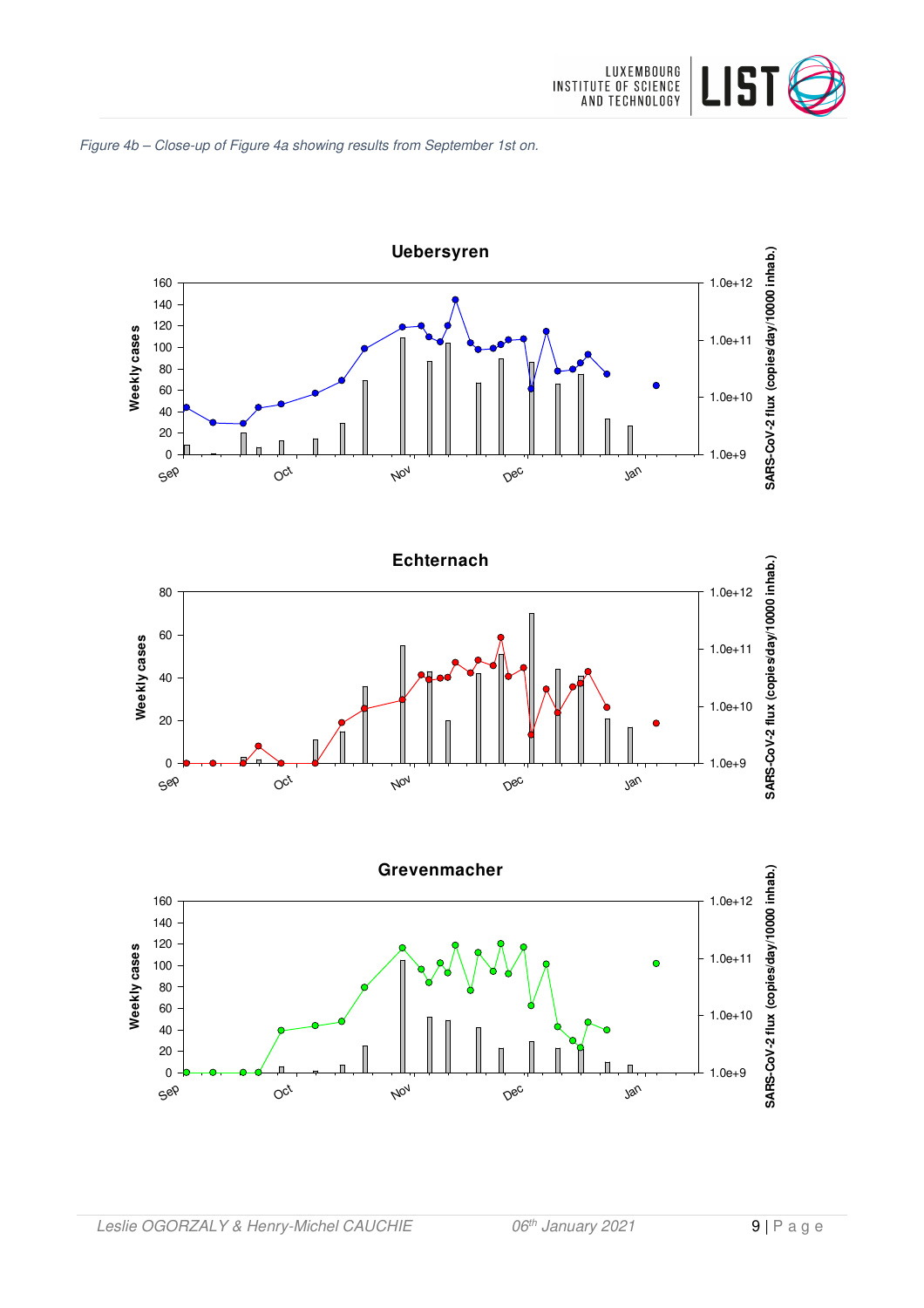

Figure 5a – RT-qPCR quantification time-course monitoring of SARS-CoV-2 (E gene) in SIDEN wastewater treatment plants from March 2020 to January 2021. Grey squares: daily-confirmed cases for the contributory area of each wastewater treatment plant, dots: SARS-CoV-2 flux (RNA copies / day / 10 000 equivalent inhabitants).



**Date**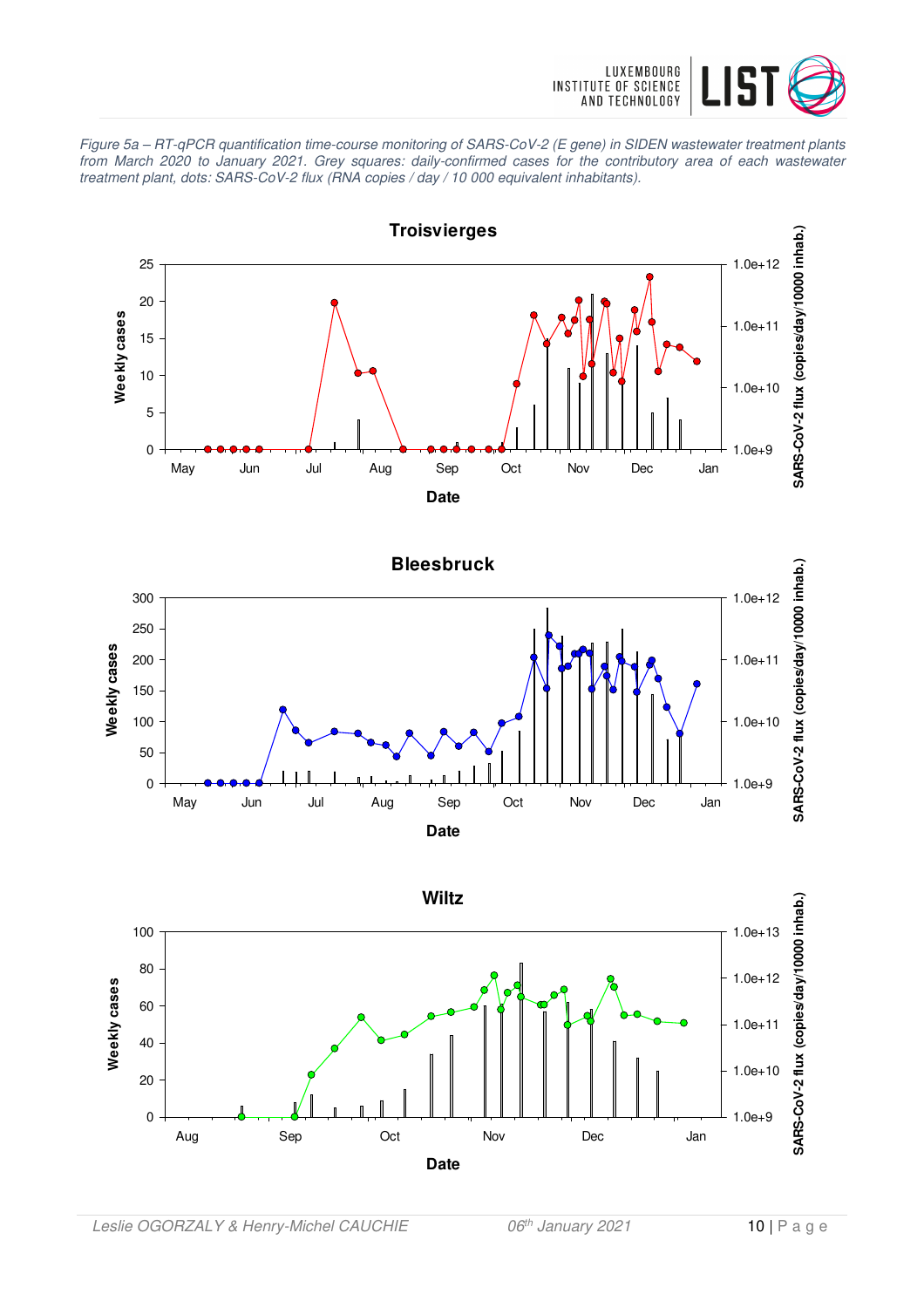





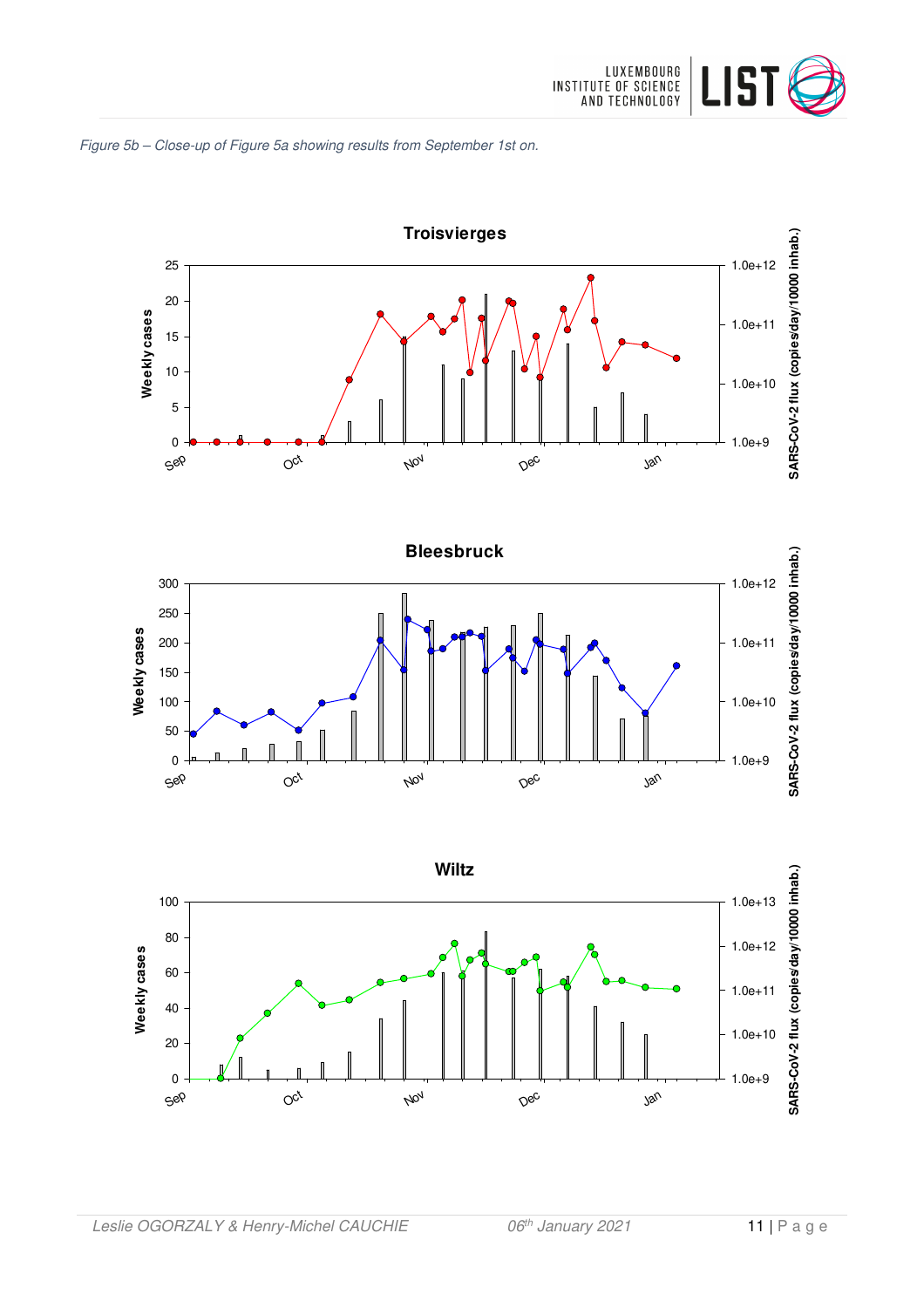

#### Table 3- Timing of sewage sampling since the beginning of the CORONASTEP study

|                                                         |                                 |                | 2019           |                |                             |                |                |                |                        |                    |                |                                              |                    |         |                         |         |                    |         |         |                    |                |            |                    |         | 2020               |                                  |    |                       |         |         |         |              |        |         |         |            |                          |                |                         |         |                         |                    |         |                         |                     |         | ####                                       |
|---------------------------------------------------------|---------------------------------|----------------|----------------|----------------|-----------------------------|----------------|----------------|----------------|------------------------|--------------------|----------------|----------------------------------------------|--------------------|---------|-------------------------|---------|--------------------|---------|---------|--------------------|----------------|------------|--------------------|---------|--------------------|----------------------------------|----|-----------------------|---------|---------|---------|--------------|--------|---------|---------|------------|--------------------------|----------------|-------------------------|---------|-------------------------|--------------------|---------|-------------------------|---------------------|---------|--------------------------------------------|
| capacity<br>inhabitants)<br>Max<br>$\tilde{\mathbf{e}}$ | చ<br>ᅙ<br>Inhabitan<br>connecte | Week 41        | Week 43        | 46<br>Week     | Week 51<br>$\omega$<br>Week | Week 7         | Week 9         | Week 11        | $\overline{1}$<br>Week | Week <sub>15</sub> | Week 16        | Week <sub>18</sub><br>$\overline{1}$<br>Week | Week <sub>19</sub> | Week 20 | $\overline{21}$<br>Week | Week 22 | Week <sub>23</sub> | Week 24 | Week 25 | Week <sub>26</sub> | 27<br>Week:    | 28<br>Week | Week <sub>29</sub> | Week 30 | Week <sub>31</sub> | Week <sub>33</sub><br>32<br>Week |    | Week 34<br>35<br>Week | Week 36 | Week 37 | Week 38 | Week 39      | Week40 | Week 41 | Week 42 | 43<br>Week | Week 44                  | Week 45        | Week 46                 | Week 47 | Week 48                 | 49<br>Week         | Week 50 | Week 51                 | $\sim$<br>S<br>Week | Week 53 | <b>Total samples</b><br>Week <sub>01</sub> |
| 210000                                                  | 139731                          |                |                |                |                             |                |                |                |                        |                    |                |                                              |                    |         |                         |         |                    |         |         |                    |                |            |                    |         |                    |                                  |    |                       |         |         |         |              |        |         |         |            | $\overline{2}$           | $\overline{3}$ | $\overline{\mathbf{3}}$ |         | 3                       | $\overline{2}$     |         | $\overline{\mathbf{3}}$ |                     |         | 53                                         |
| 95000                                                   | 53606                           |                |                |                |                             |                |                |                |                        |                    |                |                                              |                    |         |                         |         |                    |         |         |                    |                |            |                    |         |                    |                                  |    |                       |         |         |         |              |        |         |         |            |                          | 3              |                         |         | $\overline{\mathbf{3}}$ |                    |         | $\overline{\mathbf{3}}$ |                     |         | 46                                         |
| 90000                                                   | 68143                           |                |                |                |                             | $\mathbf{1}$   |                | $\mathbf{1}$   |                        |                    |                | $\mathbf{1}$                                 |                    |         |                         |         |                    |         |         |                    |                |            |                    |         |                    |                                  |    |                       |         |         |         |              |        |         |         |            |                          | $\overline{3}$ | $\overline{3}$          |         | $\overline{3}$          | $\mathbf{\hat{z}}$ |         | $\overline{3}$          |                     |         | 61                                         |
| 80000                                                   | 30930                           |                |                |                |                             |                |                |                |                        |                    |                |                                              |                    |         |                         |         |                    |         |         |                    |                |            |                    |         |                    |                                  |    |                       |         |         |         |              |        |         |         |            |                          | $\overline{3}$ |                         |         | 3                       |                    |         | $\overline{\mathbf{3}}$ |                     |         | 45                                         |
| 70000                                                   | 30473                           |                |                |                |                             |                |                |                |                        |                    |                |                                              |                    |         |                         |         |                    |         |         |                    |                |            |                    |         |                    |                                  |    |                       |         |         |         |              |        |         |         |            |                          | $\mathcal{D}$  |                         |         | 3                       |                    |         | $\overline{\mathbf{3}}$ |                     |         | 48                                         |
| 50000                                                   | 59481                           |                |                |                |                             | $\overline{ }$ |                | $\mathbf{1}$   |                        |                    |                |                                              |                    |         |                         |         |                    |         |         |                    |                |            |                    |         |                    |                                  |    |                       |         |         |         |              |        |         |         |            | $\overline{\phantom{a}}$ | $\mathcal{L}$  | ्र                      |         | $\overline{3}$          | $\overline{2}$     |         | $\overline{3}$          |                     |         | 56                                         |
| 36000                                                   | 15479                           |                |                |                |                             |                |                |                |                        |                    |                |                                              |                    |         |                         |         |                    |         |         |                    |                |            |                    |         |                    |                                  |    |                       |         |         |         |              |        |         |         |            |                          |                |                         |         |                         |                    |         |                         |                     |         | 36<br>$^{\circ}$                           |
| 36000                                                   | 7499                            |                |                |                |                             |                |                |                |                        |                    |                |                                              |                    |         |                         |         |                    |         |         |                    |                |            |                    |         |                    |                                  |    |                       |         |         |         |              |        |         |         |            |                          | $\overline{2}$ |                         |         | $\overline{3}$          |                    |         | $\overline{\mathbf{3}}$ |                     |         | 37                                         |
| 35000                                                   | 18600                           |                |                |                |                             |                |                |                |                        |                    |                |                                              |                    |         |                         |         |                    |         |         |                    |                |            |                    |         |                    |                                  |    |                       |         |         |         |              |        |         |         |            |                          | $\mathcal{P}$  |                         |         | $\overline{\mathbf{3}}$ |                    |         | $\overline{\mathbf{3}}$ |                     |         | 39                                         |
| 47000                                                   | 9835                            |                |                |                |                             |                |                |                |                        |                    |                |                                              |                    |         |                         |         |                    |         |         |                    |                |            |                    |         |                    |                                  |    |                       |         |         |         |              |        |         |         |            |                          | $\mathcal{L}$  |                         |         | $\overline{\mathbf{3}}$ |                    |         | $\overline{\mathbf{3}}$ |                     |         | 39                                         |
| 5000                                                    | 3411                            |                |                |                |                             |                |                |                |                        |                    |                |                                              |                    |         |                         |         |                    |         |         |                    |                |            |                    |         |                    |                                  |    |                       |         |         |         |              |        |         |         |            |                          | $\overline{2}$ | 3                       |         | 3                       |                    |         | $\overline{\mathbf{3}}$ |                     |         | 39                                         |
| 15000                                                   | 1170                            |                |                |                |                             |                |                |                |                        |                    |                |                                              |                    |         |                         |         |                    |         |         |                    |                |            |                    |         |                    |                                  |    |                       |         |         |         |              |        |         |         |            |                          |                |                         |         | $\overline{2}$          |                    |         |                         |                     |         | 21                                         |
| 16500                                                   | 6944                            |                |                |                |                             |                |                |                |                        |                    |                |                                              |                    |         |                         |         |                    |         |         |                    |                |            |                    |         |                    |                                  |    |                       |         |         |         |              |        |         |         |            |                          | $\mathcal{P}$  | $\overline{3}$          |         | $\overline{3}$          |                    |         | $\overline{\mathbf{3}}$ |                     |         | 29                                         |
| 785500                                                  | 445302                          | $\overline{2}$ | $\overline{2}$ | $\overline{2}$ | $\overline{2}$              | $\overline{2}$ | $\overline{2}$ | $\overline{2}$ | $\overline{2}$         | $\overline{2}$     | $\overline{2}$ | 5<br>$\overline{2}$                          | 5                  | 6       | 8                       | 10      | 8                  | 11      | 8       | 9                  | $\overline{7}$ | 11         | 9                  | 11      | 11   11            | 10                               | 12 | 12                    | 12      | 13      | 13      | $13 \mid 13$ |        | 13      | $12$ 13 |            | 19                       | 28 35          |                         | 24      | 37                      | 24                 | 24      | $35$ 13                 |                     | 9       | 11 549                                     |
|                                                         | 613901                          |                |                |                |                             |                |                |                |                        |                    |                |                                              |                    |         |                         |         |                    |         |         |                    |                |            |                    |         |                    |                                  |    |                       |         |         |         |              |        |         |         |            |                          |                |                         |         |                         |                    |         |                         |                     |         |                                            |
|                                                         | 72.54%                          |                |                |                |                             |                |                |                |                        |                    |                |                                              |                    |         |                         |         |                    |         |         |                    |                |            |                    |         |                    |                                  |    |                       |         |         |         |              |        |         |         |            |                          |                |                         |         |                         |                    |         |                         |                     |         |                                            |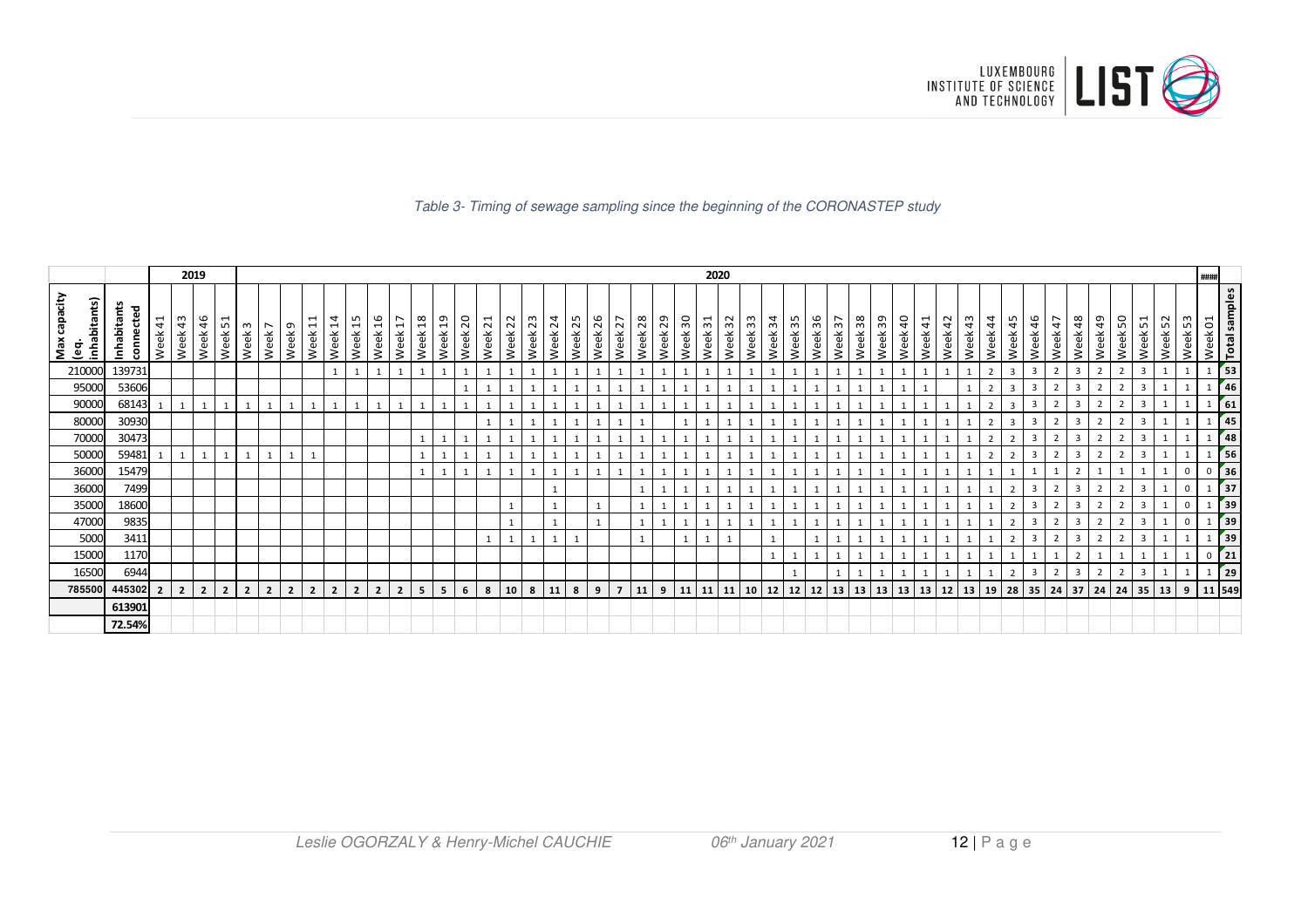# Materials and Methods



#### **Sewage samples**

From March 2020 to January 2021, up to thirteen WWTPs were sampled at the inlet of the plant according to the planning presented in Table 3. The operators of the WWTPs sampled a 24-h composite sample of 96 samples according to your own sampling procedure. Composite sample was stored at 4°C until sample processing.

## **Sample processing**

The samples were transported to the laboratory at 4°C and viral RNA was isolated on the day of sampling. Larger particles (debris, bacteria) were removed from the samples by pelleting using centrifugation at 2,400 x g for 20 min at 4°C. A volume of 120 mL of supernatant was filtered through Amicon® Plus-15 centrifugal ultrafilter with a cut-off of 10 kDa (Millipore) by centrifugation at 3,220 x g for 25 min at 4°C. The resulting concentrate was collected and 140 µL of each concentrate was then processed to extract viral RNA using the QIAamp Viral RNA mini kit (Qiagen) according to the manufacturer's protocol. Elution of RNA was done in 60 μL of elution buffer.

## **Real-time One-Step RT-PCR**

Samples are screened for the presence of *Sarbecovirus (Coronaviridae, Betacoronaviruses*) and/or SARS-CoV-2 virus RNA by two distinct real-time one-step RT-PCR, one on the E gene (Envelope small membrane protein) and the second on the N gene (nucleoprotein). The E gene real-time RT-PCR can detect Sarbecoviruses, i.e. SARS-CoV, SARS-CoV-2 and closely related bat viruses. In the context of the COVID19 pandemic, it can be assumed that only SARS-CoV-2 strains will be detected by this assay given that SARS-CoV virus has been eradicated and other bat viruses do not commonly circulate in the human population. The E gene assay is adapted from Corman et al. [17]. The N gene real-time RT-PCR assay (N1 assay) specifically detects SARS-CoV-2 virus. It is adapted from the CDC protocol<sup>1</sup>. The two primers/probe sets are presented in Table 3. The RTqPCR protocols and reagents were all provided by the LIH.

| <b>Target</b> | <b>Primer name</b> | Primer sequence (5' to 3')                     | <b>References</b> |
|---------------|--------------------|------------------------------------------------|-------------------|
| E gene        | E Sarbeco F1       | 5-ACAGGTACGTTAATAGTTAATAGCGT-3                 | Corman et al.,    |
|               | E Sarbeco R2       | 5-ATATTGCAGCAGTACGCACACA-3                     | 2020              |
|               | E Sarbeco P1       | 5'-FAM-ACACTAGCCATCCTTACTGCGCTTCG-BHQ1         |                   |
| N gene        | 2019-nCoV N1 Fw    | 5'-GAC CCC AAA ATC AGC GAA AT-3'               | CDC               |
|               | 2019-nCoV N1 Rv    | 5'-TCT GGT TAC TGC CAG TTG AAT CTG-3'          |                   |
|               | 2019-nCoV N1 Probe | 5'-FAM-ACC CCG CAT TAC GTT TGG TGG ACC-BHQ1-3' |                   |

#### Table 4 – RT-qPCR primer-probe sets

Each reaction contained 5 μL of RNA template, 5 μL of TaqPath 1-step RT-qPCR MasterMix (A15299, Life Technologies), 0.5 µL of each primer (20 µM) and probe (5 µM) and the reaction volume was adjusted to a final volume of 20 μL with molecular biology grade water. Thermal cycling reactions were carried out at 50 °C for 15 min, followed by 95 °C for 2 min and 45 cycles of 95 °C for 3 sec and 58°C (E gene) or 55°C (N gene) for 30 sec using a Viia7 Real-Time PCR Detection System (Life Technologies). Reactions were considered positive (limit of detection – LOD) if the cycle threshold (Ct value) was below 40 cycles.

<sup>1</sup> https://www.cdc.gov/coronavirus/2019-ncov/downloads/rt-pcr-panel-primer-probes.pdf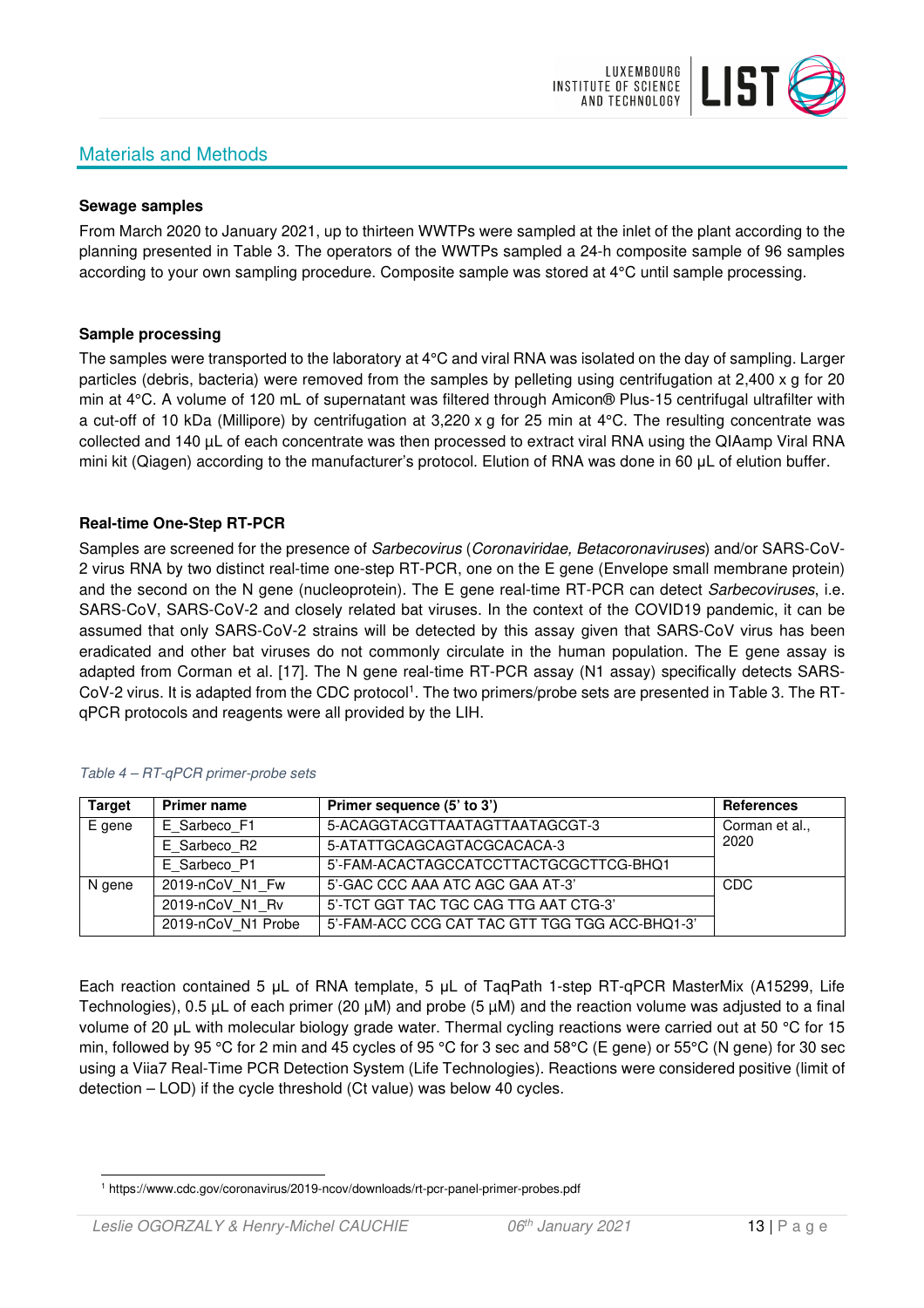

# **Controls**

A non-target RNA fragment commercially available (VetMAX™ Xeno™ IPC and VetMAX™ Xeno™ IPC Assay, ThermoFischer Scientific) was added to the viral RNA extract from sewage concentrates as an internal positive control (IPC). This IPC-RNA is used to control the performance of the RT-qPCR (E gene) and to detect the presence of RT-qPCR inhibitors.

Viral RNA copies quantification of both targeting genes in wastewater samples was performed using RT-qPCR standard curves generated using EDX SARS-CoV-2 Standard (Biorad). This standard is manufactured with synthetic RNA transcripts containing 5 targets (E, N, S, ORF1a, and RdRP genes of SARS-CoV-2, 200,000 copies/mL each). Using such a standard, the limits of quantification (LOQ) of both RT-qPCR assays were estimated to 1 RNA copy per reaction (Figure 6).



Figure 6 – RT-qPCR standard curves established for both targeting genes (E gene and N gene) of SARS-CoV-2 using a commercially available standard (Biorad).

# **Data interpretation**

A sample is declared positive for the presence of SARS-CoV-2 if both targets (E and N gene) are detected with Ct values less than or equal to the LOQ. If only one target is detected or if target genes are detected with Ct values between the LOD and the LOQ, samples are reported as presumptive positive (+/-). A sample is declared negative when no target genes are detected (Ct values superior to the LOD).

In case of presumptive positive, sample is tested again using another RT-qPCR detection assay (Allplex 2019 nCoV Assay, Seegene). This commercially available detection kit is a multiplex real-time RT-PCR assay for simultaneous detection of three target genes of SARS-CoV-2 in a single tube. The assay is designed to detect RdRP and N genes specific for SARS-CoV-2, and E gene specific for all Sarbecovirus including SARS-CoV-2.

As shown in Figure 7, a highly significant correlation (Pearson Correlation,  $R^2=0.964$ ,  $p = 5.979.10^{-24}$ ) was obtained between the SARS-CoV-2 RNA concentrations estimated using the E gene and the N gene, respectively. Therefore, only the E gene results were presented in this report.